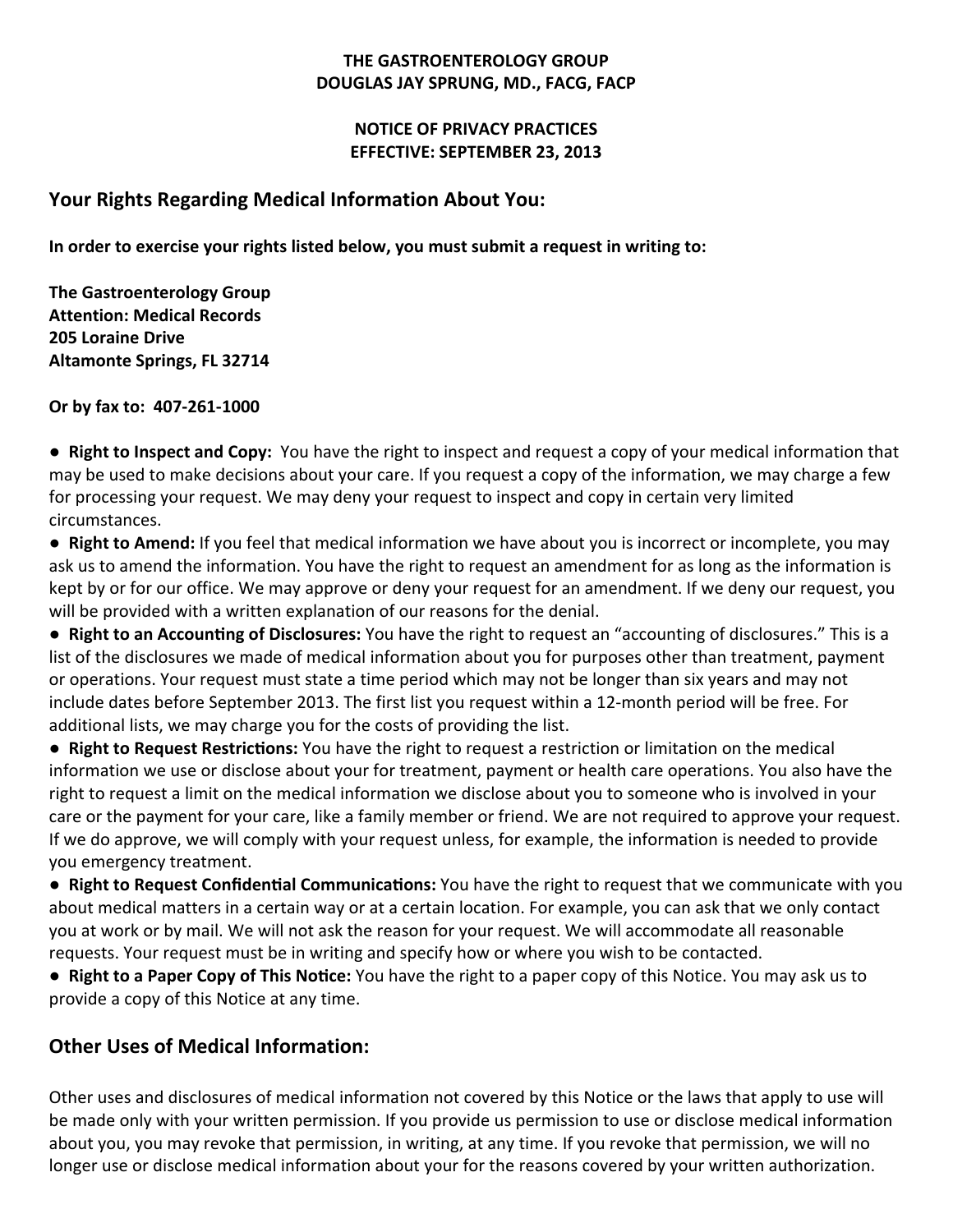You understand that we are unable to take back any disclosures already made with your permission, and that we are required to retain our records of the care that we provided to you.

## **Changes to this Notice:**

We reserve the right to change this Notice. We reserve the right to make the revised or changed Notice effective for medical information we receive in the future. We will post a copy of the current Notice in the office. The Notice will include the effective date on the first page, at the very top of the page.

### **Complaints:**

If you believe your privacy rights have been violated, you may file a complaint with our office or with the Secretary of the Department of Health and Human Services. All complaints must be submitted in writing. To file a complaint with our office regarding your privacy rights, contact The Gastroenterology Group Medical Records Department at 407‐261‐0000. **You will not be penalized or retaliated against for filing a complaint.**

### **THIS NOTICE DESCRIBES HOW MEDICAL INFORMATION ABOUT YOU MAY BE USED AND DISCLOSED AND HOW YOU MAY OBTAIN ACCESS TO THIS INFORMATION. PLEASE REVIEW IT CAREFULLY.**

## **Our Pledge Regarding Medical Information:**

The Gastroenterology Group is committed to treating and using protected health information about you responsibly. This Notice of Privacy Practices describes the personal information we collect and how and when we use or disclose that information. It also describes your rights as they relate to your protected health information. This Notice is effective 9/23/2013, and applies to all protected health information as defined by federal regulations. We are required by law to:

- Make sure that medical information that identifies you is kept private;
- Gives you this Notice of our legal duties and privacy practices with respect to medical information about you; and,
- Follow the terms of the Notice that is currently in effect.

## **Understanding Your Medical Record Information:**

Each time you visit our office we make a record of your visit. Typically, this record contains your symptoms, examination and test results, diagnoses, treatment, and a plan for future care or treatment. This information, often referred to as your health or medical record, serves as a:

- Basis for planning your care and treatment;
- $\bullet$  Means of communication among the many health professionals who contribute to your care;
- Legal documents describing the care you received;
- Means by which you or a third-party payer can verify that services billed were actually provided;
- A tool in educating health care professionals;
- A source of data for medical research;
- A source of information for public health officials charged with improving the health of this state and the nation.
- A source of data for our business planning and marketing; and,
- A tool with which we can assess and continually work to improve the quality of the care we render and the outcomes we achieve.